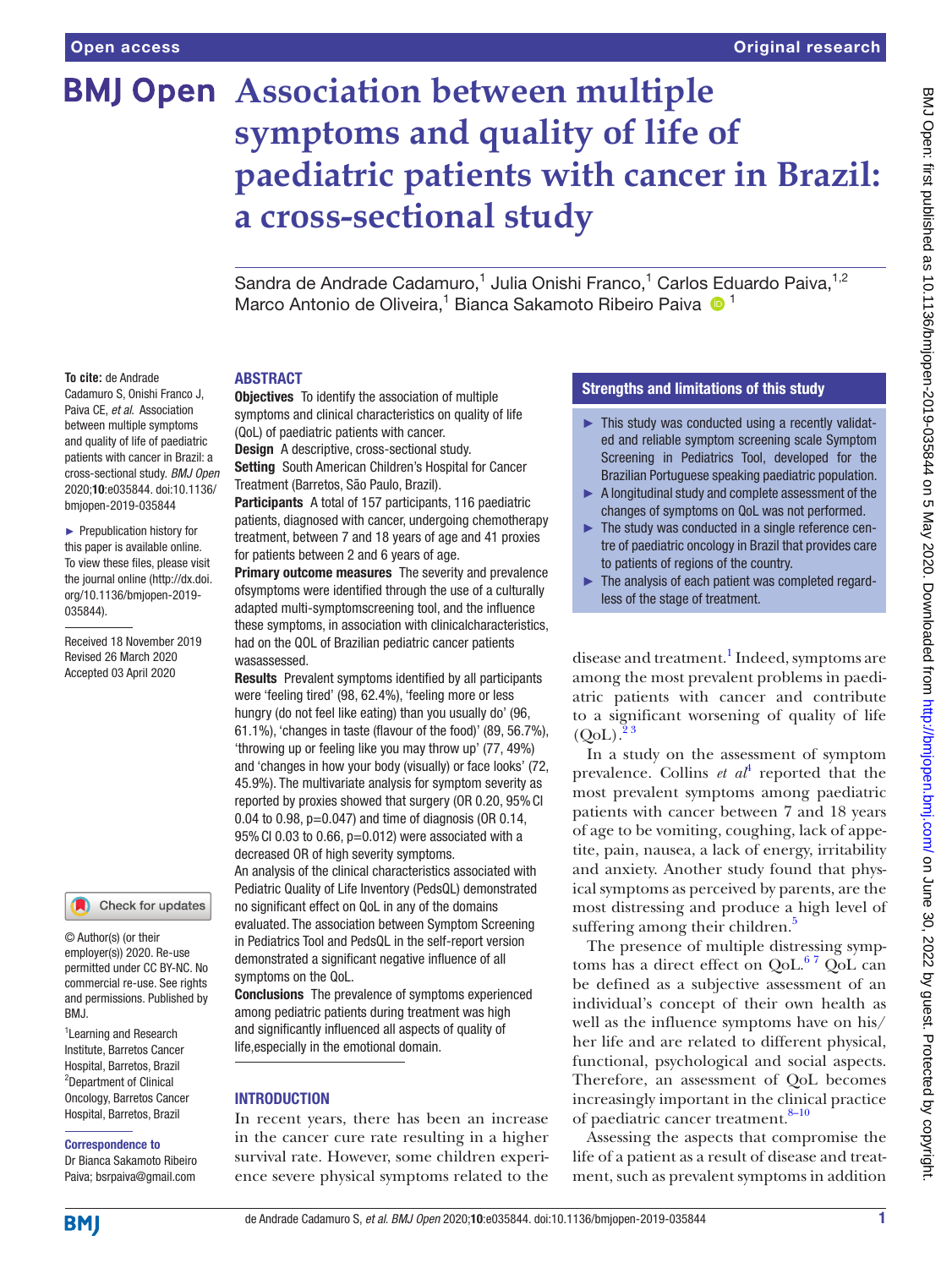<span id="page-1-0"></span>

| Demographic and clinical characteristics (n=157)<br>Table 1 |                  |               |                |                  |  |
|-------------------------------------------------------------|------------------|---------------|----------------|------------------|--|
|                                                             | version          | Self-reported | version        | Proxy-reported   |  |
|                                                             | <b>Frequency</b> |               |                | <b>Frequency</b> |  |
| <b>Characteristics</b>                                      | n                | $\frac{0}{0}$ | n              | $\frac{0}{0}$    |  |
| <b>Sex</b>                                                  |                  |               |                |                  |  |
| Male                                                        | 72               | 62.1          | 6              | 14.6             |  |
| Female                                                      | 44               | 37.9          | 35             | 85.4             |  |
| Race                                                        |                  |               |                |                  |  |
| White                                                       | 60               | 52.6          | 13             | 31.7             |  |
| <b>Black</b>                                                | 10               | 8.8           | 6              | 14.6             |  |
| <b>Mixed</b>                                                | 42               | 36.8          | 22             | 53.7             |  |
| Asian                                                       | 2                | 1.8           | 0              | 0                |  |
| Primary tumour                                              |                  |               |                |                  |  |
| Solid                                                       | 65               | 58.0          | 20             | 48.7             |  |
| Haematological                                              | 43               | 38.4          | 17             | 41.4             |  |
| Central nervous<br>system                                   | 4                | 3.6           | 2              | 4.8              |  |
| Without defined<br>diagnosis                                |                  |               | $\overline{2}$ | 4.8              |  |
| Distant metastasis                                          |                  |               |                |                  |  |
| <b>No</b>                                                   | 86               | 75.4          | 31             | 75.6             |  |
| Yes                                                         | 28               | 24.6          | 10             | 24.4             |  |
| Treatment performed                                         |                  |               |                |                  |  |
| Chemotherapy                                                | 116              | 100.0         | 41             | 100.0            |  |
| Chemotherapy<br>and radiotherapy                            | 14               | 12.1          | 1              | 2.4              |  |
| Chemotherapy<br>and surgery                                 | 33               | 28.4          | 14             | 34.1             |  |
| Transplant                                                  |                  |               | $\overline{1}$ | 2.4              |  |
| Amputation                                                  |                  |               |                |                  |  |
| <b>No</b>                                                   | 106              | 93.8          | 40             | 97.6             |  |
| Yes                                                         | 7                | 6.2           | 1              | 2.4              |  |

to clinical characteristics presented during treatment, may enable targeted interventions and contribute to improving the outcome of therapeutic interventions.<sup>11</sup> Thereby positively impacting QoL. Thus, routinely assessing QoL and multiple symptoms reported by patients themselves in clinical practice should be included in care protocols.<sup>9</sup>

The patient self-report is still the most reliable for symptom assessment, as it provides information that is unique and precise to the patient's actual condition. In a systematic review of existing symptoms scales available in English for the assessment of symptoms in children and adolescents undergoing cancer treatment, found that the use of self-reporting symptoms scales proved to be extremely useful and promising for the identification of symptoms and symptom severity in clinical studies.<sup>12</sup> Nonetheless, in cases where it is impossible for a patient to self-report due to age or health condition, evaluation by proxies (parents or guardians) becomes an essential alternative.<sup>1</sup>

Currently, there are different instruments for assessing individual symptoms available in Brazil for the use in paediatric patients. $^{14}$  15 However, a screening tool for multiple symptoms had not been available for the Brazilian Portuguese speaking population. The Symptom Screening in Pediatrics Tool (SSPedi-BR), has been recently developed and validated for the screening of multiple symptoms, for the benefit of the Brazilian paediatric population with cancer. It has the ability to evaluate fifteen symptoms easily and quickly, taking an average of only 3 min to complete. $16-18$ 

There are measurement instruments that are valid and reliable that can be used to assist patients and proxies in the evaluation of QoL constructs and symptoms. To assess the QoL of paediatric patients, the Pediatric Quality of Life Inventory  $(PedsQL)$ ,<sup>19</sup> which has been validated for the Brazilian population, is divided by age group and widely used in clinical practice.<sup>[20](#page-11-6)</sup>

The use of these instruments, SSPedi-BR and PedsQL may facilitate or impact the routine evaluation during clinical practice, resulting in the identification of symptoms and clinical characteristics that have a negative effect on the QoL of paediatric patients with cancer in Brazil. In this context, the aim of this study was to evaluate an association of prevalent symptoms and clinical characteristics on the QoL of paediatric patients with cancer treated at a reference hospital in Brazil.

# **METHODS**

# Study design

This was a descriptive, cross-sectional study resulting from a subanalysis of a study validating the scale screening of symptoms among paediatric patients with cancer (SSPedi), denominated in Brazil as SSPedi-BR.[18](#page-11-7)

# Participants and eligibility criteria

The study included patients between 7 and 18 years of age and proxies (parents or caregivers) of patients between 2 and 6 years of age, of both sexes, who were diagnosed with cancer and were currently undergoing chemotherapy, in outpatient clinics or hospitalised. Criteria for exclusion, any patients and/or proxies with significant neuropsychiatric disorders and/or those with visual impairment that prevented them from viewing the assessment instruments. Patients were recruited as inpatients or outpatients. The researchers, respecting individuality, conducted the interviews. Participants were invited to complete the SSPedi-BR and PedsQL questionnaires.

# Study site

The study was conducted in the children and youth cancer unit at the Barretos Cancer Hospital (Barretos, São Paulo, Brazil), a reference hospital in Latin America for cancer treatment.

# Patient and public involvement statement

Patients and/or the public were not involved in the design or planning of the study.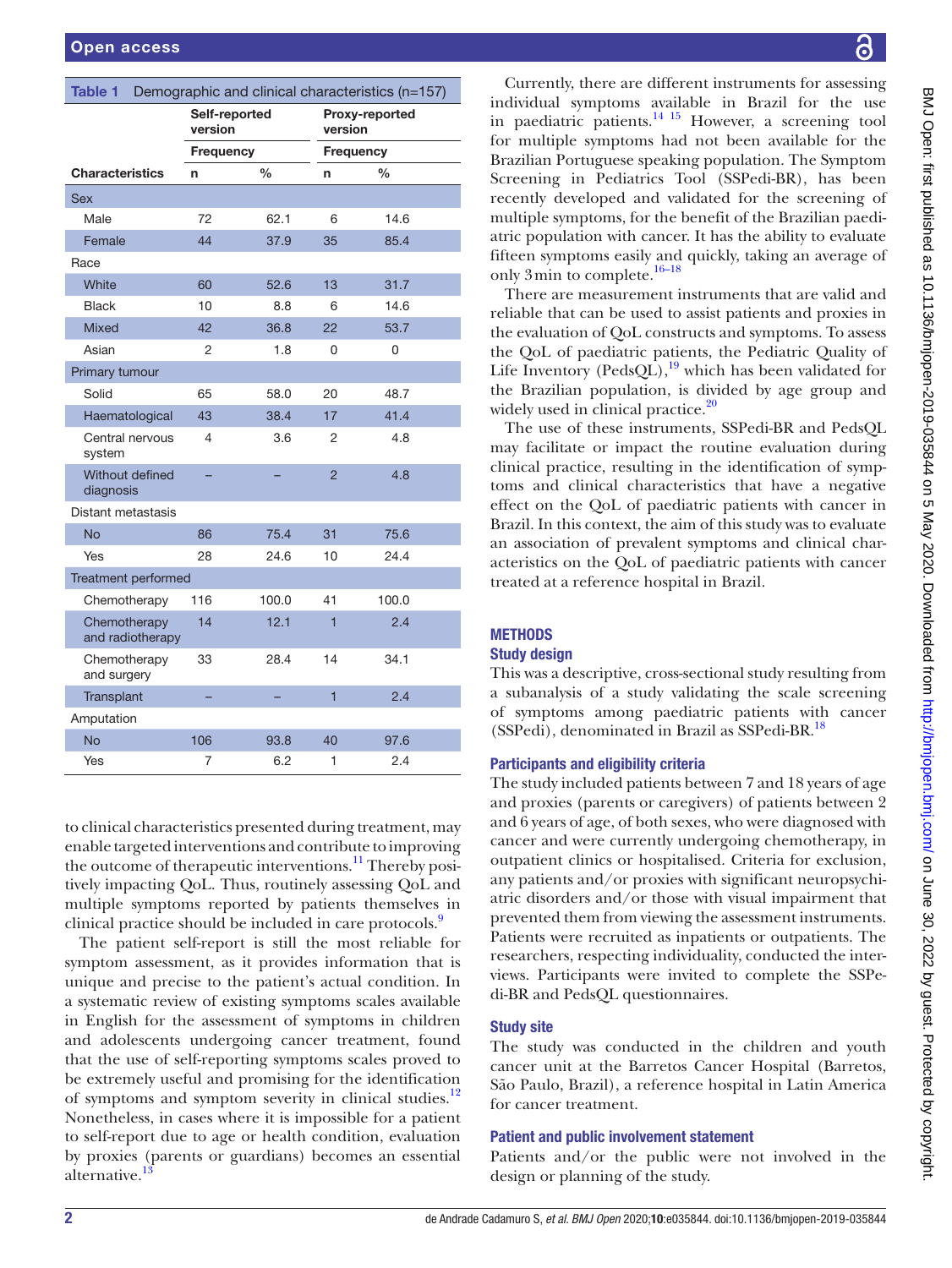

<span id="page-2-0"></span>Figure 1 Prevalence (%) of symptoms reported by patients by Symptoms Screening in Pediatrics, (n=157). Axis x: prevalence (%); axis y: symptoms.

#### Instruments for data collection

 $\overline{G}$ 

Symptom Screening in Pediatrics Tool

SSPedi-BR is a recently translated and culturally adapted version of SSPedi, a self-report scale developed for symptom screening in paediatric patients with cancer between 8 and 18 years of age and can be applied as a proxy-reported version (parents or guardians).

Fifteen symptoms are rated using a 5-point Likert response scale (0–4) ranging from not at all bothered to extremely bothered. Patients respond to how much each symptom bothered them yesterday or today. Its original version is available in both paper and electronic versions.[16–18](#page-11-4)

Assessment of psychometric properties into Brazilian Portuguese was performed using the paper version. The construct validity was tested according to the convergent validity and contrasted groups. The correlation values of the coefficients were considered good (r≥0.4). The reliability was assessed using Cronbach's alpha test, internal consistency values of  $\alpha=0.77$  (95% CI 0.70 to 0.82) for the self-reported version,  $\alpha$ =0.81 (95% CI 0.71 to 0.88) for the proxy-reported version. Thus, demonstrating the reliability and validity of this scale in daily clinical practice for the screening of multiple symptoms, it was renamed SSPedi-BR.<sup>18</sup>

#### Pediatric Quality of Life Inventory 4.0

PedsQL is a generic questionnaire that assesses QoL across paediatric chronic conditions. This scale consists of 23 items covering four domains: physical (8 items), emotional (5 items), social (5 items) and school functioning (5 items). The response scale has five levels ranging from 0 (never a problem) to 4 (almost always a problem). The scales are multidimensional, consisting of parallel self-report forms for the child or adolescent and a form for the parents. The response scale has five levels ranging from 0 (never a problem) to 4 (almost always a problem). The responses are inverted and transformed into 100, 75, 50, 25 and 0, respectively, resulting in a scale range of 0–100 in which a higher score indicates a better  $QoL.$ <sup>[19](#page-11-5)</sup>

The psychometric properties of the Brazilian version of the PedsQL generic questionnaire proved to be valid and reliable.<sup>20</sup>

#### Patient identification questionnaires

Data were obtained from the patients' medical records. Sociodemographic information (sex, age, collection site, date of birth) and clinical information (date of diagnosis, primary tumour, distant metastasis and type of treatment) were also collected.

#### Statistical analysis

The sample size selected was estimated based on validation studies of other health instruments, which take into consideration between 3 and 20 times the number per research item.<sup>[21](#page-11-8)</sup>

Sample characterisation was performed based on frequency tables. The association of characteristics (predominance and severity of symptoms) was analysed using the  $\chi^2$  or Fisher's exact test, the multivariate logistic regression analysis and used the estimated coefficients to estimate the OR; variables with  $p<0.20$  in the univariate analysis were selected. The relationship between characteristics and SSPedi-BR symptoms and the PedsQL score was analysed using the Multivariate Analysis Of Variance (MANOVA) model (Pillai's trace) following the post-hoc test (Bonferroni). However, the scores under the domain 'school' were not considered for the proxy-reported version because this domain did not apply to the majority of our patients. To calculate the effect size (Cohen test (d)) of the differences between means of the two independent groups we used the G\*Power V.3.1.9.2 software.

The characteristics evaluated that are associated with the severity of symptoms were sex, primary tumour, time since diagnosis, distant metastasis, treatment preformed and amputation. Symptom severity was classified as low ('not bothered' to 'slightly bothered') and high ('very bothered to extremely bothered'). To calculate the SSPedi-BR score, the scores were summed to a total score ranging from 0 to 60 points. For analysis of the most prevalent symptoms, patients were classified into age groups (8–10, 11–14 and 15–18 years).

The significance level adopted was 5%, and the analyses were performed using IBM SPSS V.21.0 software.

#### **RESULTS**

Between June 2017 and April 2018, 164 individuals were invited to participate in the study, with 7 participants refusing to participate because they were not feeling well at the time of the interview. The remaining 157 individuals were eligible, with 116 participants completing the self-reported version (patients between 7 and 18 years of age) and 41 the proxy-reported version (parents or guardians of patients between 2 and 6 years of age).

The sociodemographic and clinical characteristics of the participants are described in [table](#page-1-0) 1.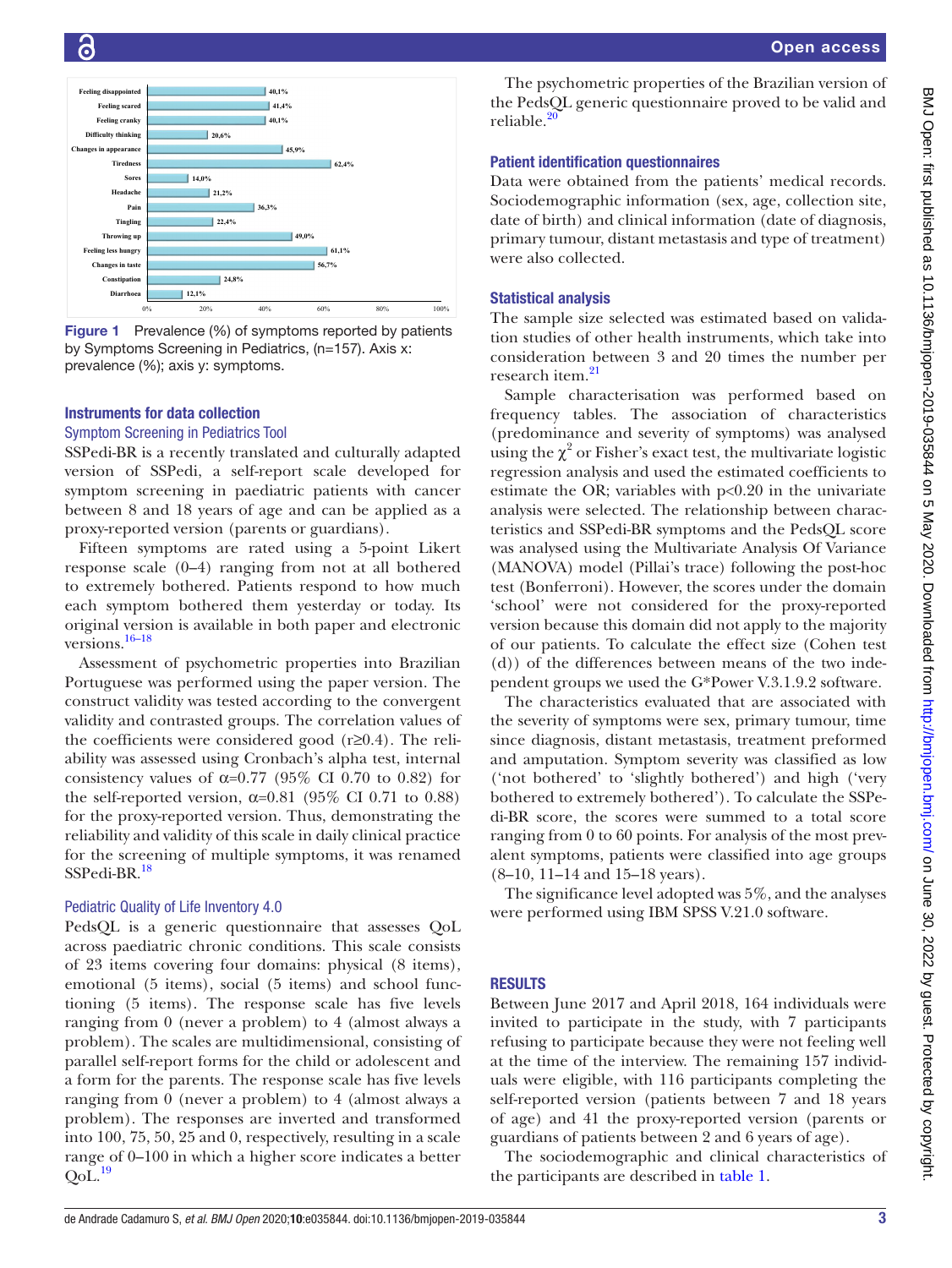Tre Ch

Collection site

Amputation

<span id="page-3-0"></span>

| <b>Open access</b>        |                                    |                                    |           |                                                                                                   |                          |                      |                              | 3         |
|---------------------------|------------------------------------|------------------------------------|-----------|---------------------------------------------------------------------------------------------------|--------------------------|----------------------|------------------------------|-----------|
| <b>Table 2</b>            |                                    |                                    |           | Univariate and multivariate analyses of clinical characteristics associated with symptom severity |                          |                      |                              |           |
|                           | Proxy-reported version<br>$n = 41$ |                                    |           |                                                                                                   |                          |                      | Self-reported version n=116  |           |
|                           | (≤1)                               | Low severity High severity<br>(≥2) |           |                                                                                                   | P                        | Low severity<br>(≤1) | <b>High severity</b><br>(≥2) |           |
| <b>Characteristics</b>    | $n$ (%)                            | n (%)                              | P value*  | OR (CI 95%)                                                                                       | value†                   | $n$ (%)              | n (%)                        | P value*  |
| <b>Sex</b>                |                                    |                                    |           |                                                                                                   |                          |                      |                              |           |
| Male                      | 8(40.0)                            | 8(38.1)                            | $0.999*$  | $\overline{\phantom{0}}$                                                                          | $\overline{\phantom{0}}$ | 27 (39.7)            | 17 (35.4)                    | $0.700*$  |
| Female                    | 12 (60.0)                          | 13 (61.9)                          |           |                                                                                                   |                          | 41 (60.3)            | 31 (64.6)                    |           |
| Primary tumour            |                                    |                                    |           |                                                                                                   |                          |                      |                              |           |
| Solid                     | 8(42.1)                            | 9(45.0)                            | $0.520**$ | $\overline{\phantom{m}}$                                                                          | $\overline{\phantom{0}}$ | 25 (37.9)            | 18 (39.1)                    | $0.889**$ |
| Haematological            | 2(10.5)                            | 0(0.0)                             |           |                                                                                                   |                          | 3(4.5)               | 1(2.2)                       |           |
| Central nervous<br>system | 9(47.4)                            | 11 (55.0)                          |           |                                                                                                   |                          | 38 (57.6)            | 27 (58.7)                    |           |
| Time of diagnostic        |                                    |                                    |           |                                                                                                   |                          |                      |                              |           |
| $<$ 6 months              | 8(40.0)                            | 16 (80.0)                          | $0.022*$  | $\qquad \qquad -$                                                                                 |                          | 49 (72.1)            | 37(77.1)                     | $0.668*$  |
| >6 months                 | 12 (60.0)                          | 4(20.0)                            |           | 0.14 (0.03 to 0.66)                                                                               | 0.012                    | 19 (27.9)            | 11(22.9)                     |           |
| <b>Distant metastasis</b> |                                    |                                    |           |                                                                                                   |                          |                      |                              |           |
| Yes                       | 6(30.0)                            | 4(19.0)                            | $0.484**$ | $\overline{\phantom{0}}$                                                                          | $\overline{\phantom{0}}$ | 49 (73.1)            | 37(78.7)                     | $0.518*$  |
| <b>No</b>                 | 14 (70.0)                          | 17 (81.0)                          |           |                                                                                                   |                          | 18 (26.9)            | 10(21.3)                     |           |
| Treatment performed       |                                    |                                    |           |                                                                                                   |                          |                      |                              |           |
| Chemotherapy              |                                    |                                    |           |                                                                                                   |                          |                      |                              |           |
| Yes                       | 20 (100)                           | 21 (100)                           |           |                                                                                                   |                          | 67 (98.5)            | 46 (95.8)                    | $0.569**$ |
| <b>No</b>                 | 0(0.0)                             | 0(0.0)                             |           |                                                                                                   |                          | 1(1.5)               | 2(4.2)                       |           |
| Radiotherapy              |                                    |                                    |           |                                                                                                   |                          |                      |                              |           |
| Yes                       | 0(0.0)                             | 1(4.8)                             | $0.999**$ |                                                                                                   |                          | 9(13.2)              | 5(10.4)                      | $0.776*$  |
| <b>No</b>                 | 20 (100)                           | 20 (95.2)                          |           |                                                                                                   |                          | 59 (86.8)            | 43 (89.6)                    |           |
| Surgery                   |                                    |                                    |           |                                                                                                   |                          |                      |                              |           |
| Yes                       | 10(50.0)                           | 4(19.0)                            | $0.052*$  | 0.20 (0.04 to 0.98)                                                                               | 0.047                    | 23 (33.8)            | 9(18.8)                      | $0.093*$  |
| <b>No</b>                 | 10(50.0)                           | 17 (81.0)                          |           |                                                                                                   |                          | 45 (66.2)            | 39 (81.3)                    |           |

Inpatient clinic 1 (5.0) 4 (19.0) 0.343\*\* – – 0.999\* 8 (11.8) 6 (12.5) Outpatient clinic 18 (90.0) 17 (81.0) – 60 (88.2) 42 (87.5)

 $\sim$  1 (5.0)  $\sim$  0 (0.0)  $\sim$  - 6 (9.1) 1 (2.1)  $\sim$ 

—

\*Univariate analysis using \* Pearsons Chi-square and \*\*Fisher exact tests. p-value<0.2.

†Multivariate logistic regression analysis. p value<0.05 Wald test.

No 19 (95.0) 21 (100) 0.488\*\*

#### Prevalence of symptoms

The most prevalent symptoms of the 157 participants were 'feeling tired'(98, 62.4%), 'feeling more or less hungry (do not feel like eating) than you usually do' (96, 61.1%), 'changes in taste (flavour of the food)' (89, 56.7%), 'throwing up or feeling like you may throw up' (77, 49%) and 'changes in how your body (visually) or face looks' (72, 45.9%) ([figure](#page-2-0) 1).

For the self-reported version of all age groups (8–10, 11–14 and 15–18 years), the most prevalent symptoms were 'changes in how your body (visually) or face looks' (31, 64.6%, p=0.001), 'feeling tired' (36, 75% p=0.005) and 'mouth sores' (13, 27.1%, p=0.007) however, for the 15–18 years of age group there was a significant impact based on the increase in the frequency of symptoms reported.

– – 60 (90.9) 46 (97.9) 0.236\*\*

#### Severity of symptoms

The data in [table](#page-3-0) 2 illustrate the relationship between clinical characteristics and symptom severity, in association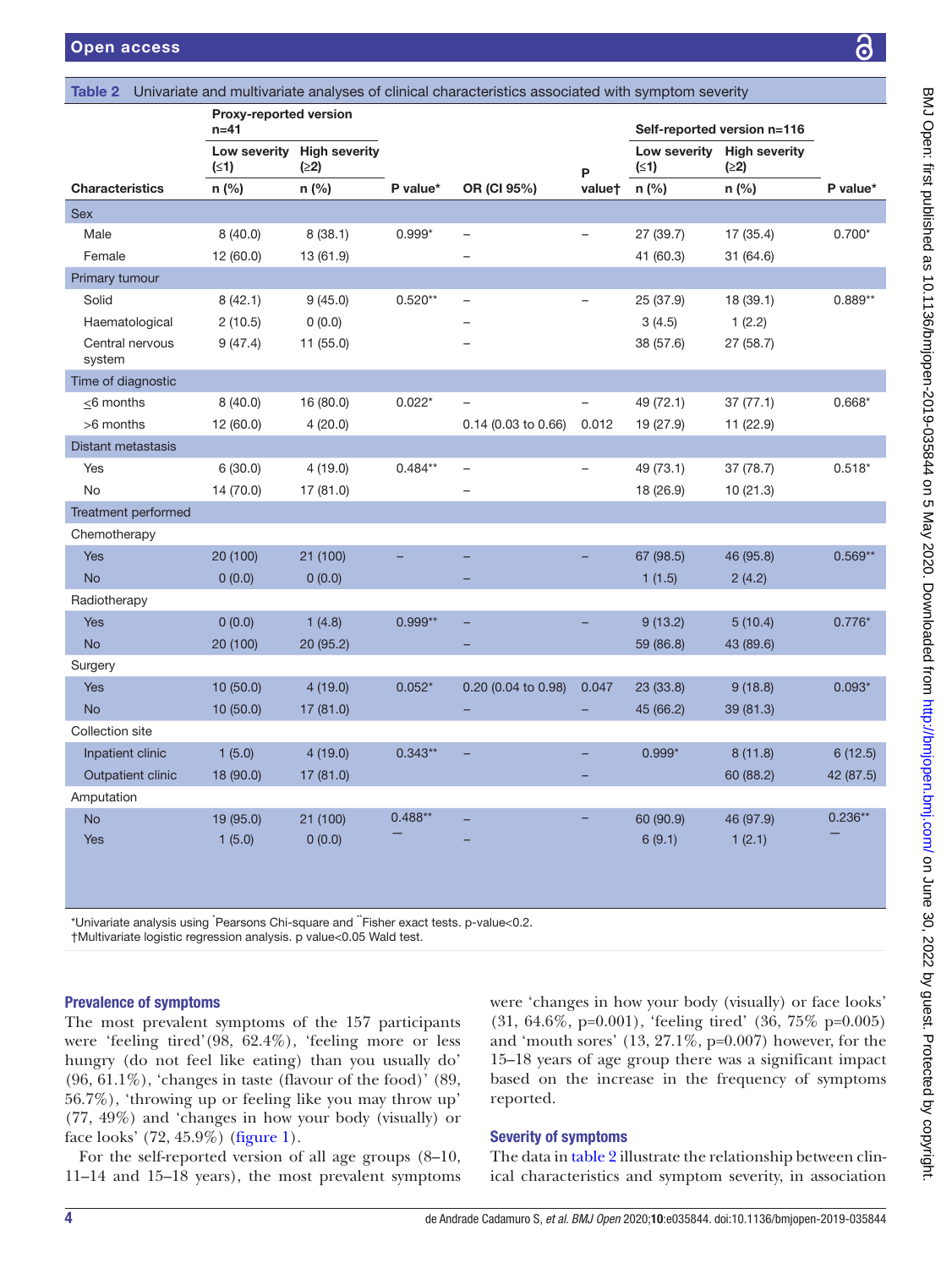| Table 3             |                  |               | Clinical characteristics and comparison between Pediatric Quality of Life Inventory (PedsQL) proxy-reported and self-reported versions |              |                  |               |                  |               |              |
|---------------------|------------------|---------------|----------------------------------------------------------------------------------------------------------------------------------------|--------------|------------------|---------------|------------------|---------------|--------------|
|                     |                  |               | PedsQL domains-proxy version PedsQL domains-self-reported version                                                                      |              |                  |               |                  |               |              |
|                     | Emotional        | Physical      | Social                                                                                                                                 | P value*     | Emotional        | School        | Physical         | Social        | P value*     |
| Characteristics     | Mean (SD)        | Mean (SD)     | (3D)<br>Mean                                                                                                                           |              | Mean (SD)        | Mean (SD)     | Mean (SD)        | Mean (SD)     |              |
| Sex                 |                  |               |                                                                                                                                        | 0.81         |                  |               |                  |               | 0.08         |
| Male                | 70.83 (18.81)    | 83.33 (15.13) | 6(12.28)<br>84.1                                                                                                                       |              | 69.27 (21.71)    | 67.54 (17.60) | 60.05 (27.69)    | 79.45 (18.14) |              |
| Female              | 63.82 (23.71)    | 82.82 (20.17) | 18 (14.90)<br>88.3                                                                                                                     |              | 64.19 (20.78)    | 74.35 (17.45) | 68.46 (27.27)    | 78.38 (23.71) |              |
| Effect size         | 0.33             | 0.03          | $\overline{\phantom{0}}$<br>$\frac{3}{2}$                                                                                              |              | 0.23             | 0.38          | 0.30             | 0.05          |              |
| Primary tumour      |                  |               |                                                                                                                                        | 0.73         |                  |               |                  |               | 0.32         |
| Solid               | 61.05(28.01)     | 84.53 (22.03) | 87.63 (15.75)                                                                                                                          |              | 67.29 (21.65)    | 69.58 (18.27) | 58.77 (30.50)    | 75.62 (21.77) |              |
| Haematological      | 67.64 (17.24)    | 83.11 (15.17) | 85.58 (15.99)                                                                                                                          |              | 66.06 (21.16)    | 70.15 (18.04) | 67.16 (22.16)    | 83.33 (18.44) |              |
| Effect size         | 0.28             | 0.08          | 0.13                                                                                                                                   |              | 0.05             | 0.03          | 0.31             | 0.38          |              |
| Time of diagnostic  |                  |               |                                                                                                                                        | 0.12         |                  |               |                  |               | 0.66         |
| $\leq 6$ months     | 62.82 (20.32)    | 79.07 (20.75) | 1(15.14)<br>89.9                                                                                                                       |              | 69.37 (19.99)    | 71.09 (17.28) | 63.97 (29.04)    | 80.39 (19.64) |              |
| >6 months           | 68.75 (26.99)    | 90.06 (14.68) | 11 (15.86)<br>85.3                                                                                                                     |              | (24.71)<br>61.81 | 66.81 (19.12) | (22.97)<br>60.51 | 75.22 (21.40) |              |
| Effect size         | 0.25             | 0.61          | 0.29                                                                                                                                   |              | 0.33             | 0.23          | 0.13             | 0.25          |              |
| Distant metastasis  |                  |               |                                                                                                                                        | 0.50         |                  |               |                  |               | 0.09         |
| $\frac{1}{2}$       | 68.00 (21.52)    | 83.55 (15.79) | 87.50 (15.41)                                                                                                                          |              | 69.34 (20.52)    | 70.81 (18.07) | 65.78 (26.04)    | 81.63 (18.95) |              |
| Yes                 | 55.50 (25.76)    | 80.93 (28.46) | 88.50 (15.27)                                                                                                                          |              | 63.75 (23.18)    | 68.12 (17.49) | 54.94 (30.02)    | 72.32 (22.59) |              |
| Effect size         | 0.53             | 1.42          | 0.07                                                                                                                                   |              | 0.25             | 0.15          | 0.38             | 0.44          |              |
| Treatment performed |                  |               |                                                                                                                                        |              |                  |               |                  |               |              |
| Chemotherapy        |                  |               |                                                                                                                                        |              |                  |               |                  |               |              |
| $\frac{1}{2}$       |                  |               | Т                                                                                                                                      | T            |                  |               |                  |               |              |
| Yes                 | 64.87 (22.96)    | 82.90 (19.33) | 5(15.27)<br>87.7                                                                                                                       | $\mathbf{I}$ | 67.67 (21.43)    | 70.29 (17.82) | 63.61 (27.28)    | 79.42 (20.40) | 0.89         |
| Effect size         | п                |               | П                                                                                                                                      |              |                  |               |                  |               |              |
| Radiotherapy        |                  |               |                                                                                                                                        | 0.07         | $\mathsf{I}$     | $\mathbf{I}$  | $\mathbf{I}$     | $\mathsf{I}$  | $\mathbf{I}$ |
| $\frac{1}{2}$       | 65.38 (23.03)    | 83.26 (19.45) | 2(14.16)<br>88.7                                                                                                                       |              |                  |               |                  |               |              |
| Yes                 | 45.00 (-)        | 68.75 (-)     | 50.00 (-)                                                                                                                              | Τ.           | 68.63 (21.10)    | 66.81 (16.16) | 57.95 (26.60)    | 79.09 (20.22) | 0.90         |
| Surgical procedure  |                  |               |                                                                                                                                        | 0.53         |                  |               |                  |               | 0.32         |
| $\frac{1}{2}$       | 61.73 (4.48)     | 80.79 (3.79)  | 7(2.98)<br>85.7                                                                                                                        |              |                  |               |                  |               |              |
| Yes                 | (21.91)<br>70.71 | 86.83 (18.31) | (3 (8.86)<br>91.4                                                                                                                      |              | 72.81 (20.67)    | 68.96 (19.11) | 58.87 (28.47)    | 82.03 (18.40) |              |
| Effect size         | 0.57             | 0.46          | 0.86                                                                                                                                   |              | 1.34             | 2.10          | 0.21             | 0.48          |              |
| Collection site     |                  |               |                                                                                                                                        | 0.21         |                  |               |                  |               | 0.97         |
| Inpatient clinic    | 75.00 (16.95)    | 94.37 (5.59)  | 100.00 (0.00)                                                                                                                          |              | 68.00 (19.74)    | 68.50 (13.13) | 65.08 (21.83)    | 82.86 (29.82) |              |
| Outpatient clinic   | 63.42 (23.43)    | 81.26 (20.07) | 86.39 (15.52)<br>1.24                                                                                                                  |              | 67.36 (21.73)    | 70.19 (18.33) | 62.82 (28.30)    | 78.68 (18.80) |              |
| Effect size         | 0.57             | 0.89          |                                                                                                                                        |              | 0.03             | 0.10          | 0.08             | 0.16          |              |
|                     |                  |               |                                                                                                                                        |              |                  |               |                  |               | Continued    |

ි

<span id="page-4-0"></span>5

BMJ Open: first published as 10.1136/bmjopen-2019-035844 on 5 May 2020. Downloaded from http://bmjopen.bmj.com/ on June 30, 2022 by guest. Protected by copyright. BMJ Open: first published as 10.1136/bmjopen-2019-035844 on 5 May 2020. Downloaded from Dumaded from pp. 2020. Dy guest. Protected by copyright.

Open access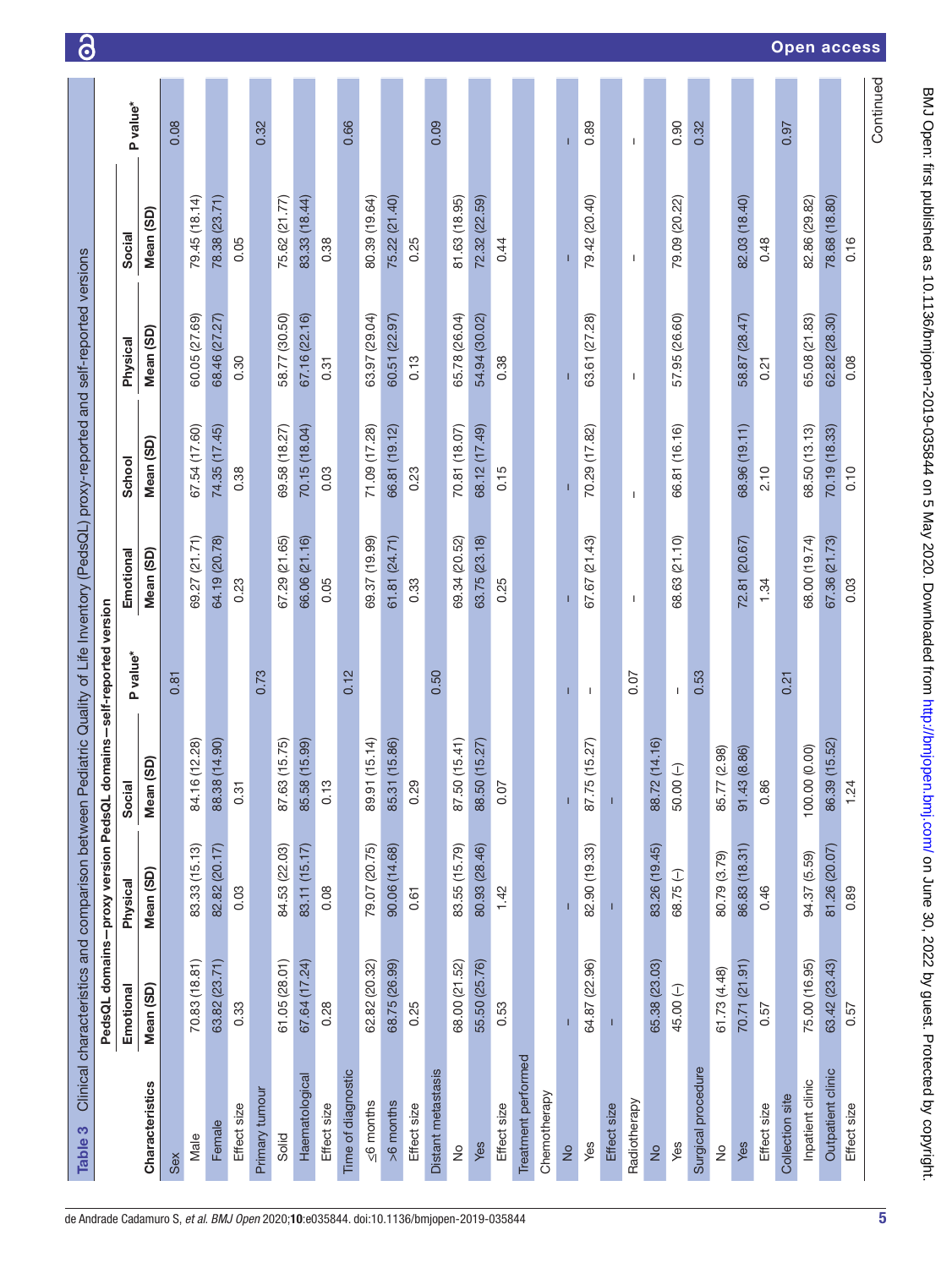| P value*      | Emotional     |               |                 |               |          |
|---------------|---------------|---------------|-----------------|---------------|----------|
|               |               | School        | <b>Physical</b> | Social        | P value* |
|               | Mean (SD)     | Mean (SD)     | Mean (SD)       | Mean (SD)     |          |
| 0.83          |               |               |                 |               | 0.18     |
| 87.69 (15.46) | 67.18 (21.98) | 70.93 (17.10) | 63.13 (27.99)   | 79.25 (20.69) |          |
|               | 77.00 (25.39) | 56.00 (25.59) | 56.16 (18.28)   | 77.00 (13.50) |          |
|               | 0.41          | 0.68          | 0.29            | 0.12          |          |
|               |               |               |                 |               |          |

with the time of diagnosis and completion of surgical procedure.

### Clinical characteristics and PedsQ L

An analysis of the clinical characteristics associated with the PedsQL demonstrated no significant difference in any of the domains evaluated ([table](#page-4-0) 3).

# Relationship between the symptoms of the SSPedi-BR scale and PedsQL

In the self-reported version the following symptoms: 'feeling disappointed or sad', 'feeling scared or worried' (reflective) and 'feeling cranky or angry' (do not feel like smiling), presented a negative effect on QoL in the emotional domain. The symptoms of 'mouth sores' and 'constipation' (hard to poop) presented a negative effect in the school domain. The symptoms of 'hurt or pain' (other than a headache) and 'throwing up' or 'feeling like you may throw up', had an effect on the emotional and physical domain. A compelling finding was the iden tification of the symptom 'feeling tired' which had an impact on QoL of all four of the domains (emotional, school, physical, social) ([table](#page-6-0) 4).

The only symptom in the proxy-reported version that had an influence on QoL was that of 'feeling scared or worried' resulting in a negative effect on the emotional domain [\(table](#page-8-0) 5).

# **DISCUSSION**

The present study provides a comprehensive analysis of the multiple symptoms reported by paediatric patients with cancer in Brazil and the influence these symptoms have on the QoL of Brazilian paediatric patients. Through the use of the symptoms screen scale SSPe di-BR, it was possible to identify symptom prevalence, and severity experienced by patients while undergoing cancer treatment. In addition, this study identified the negative effect these symptoms had on QoL. This information can be beneficial for early intervention treatment based on the symptoms, resulting in a possible improvement in the QoL.

The results showed that during chemotherapy treatment, symptoms such as tiredness, lack of appetite, changes in taste, vomiting and change in physical appearance were the symptoms most reported by patients. These findings are consistent with a study describing symptoms using the original SSPedi screening tool, which identified the same symptoms as those that most bothered patients during treatment.<sup>[22](#page-11-9)</sup>

There are several studies in the literature that assess symptoms and QoL in paediatric patients. $2^{5}$   $2^{3}$  For example, in their study on health-related QoL, Momani *et*  $a^{24}$  $a^{24}$  $a^{24}$  found that nausea, vomiting and fatigue were the most distressing symptoms reported by patients during treatment.

Symptoms differ among cancer types, treatments and age ranges. Adolescents with cancer are more emotionally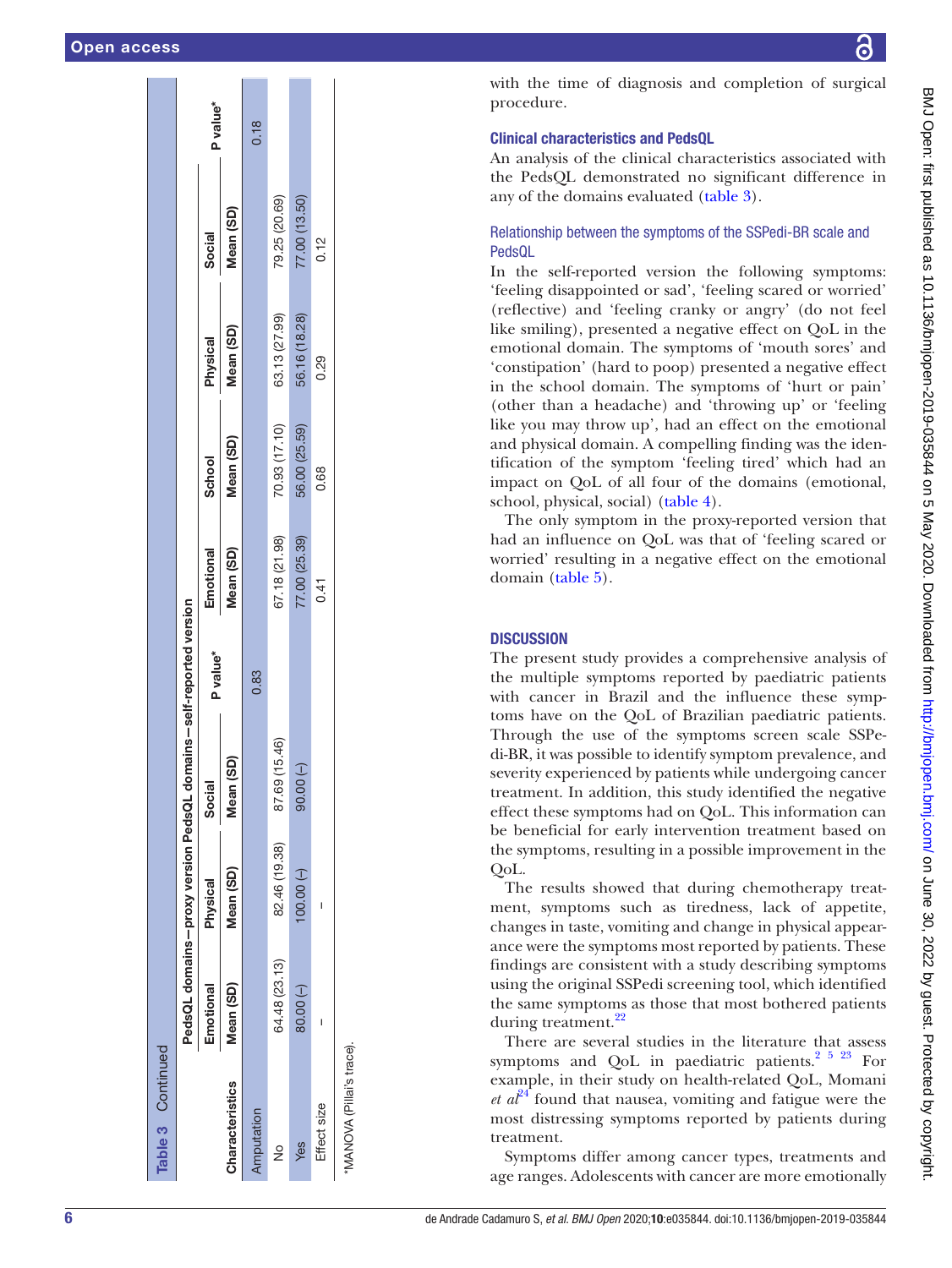<span id="page-6-0"></span>

| Symptoms of SSPedi-BR and comparison among the Pediatric Quality of Life Inventory scores (n=116)<br>Table 4 |          |                          |                          |                          |                          |
|--------------------------------------------------------------------------------------------------------------|----------|--------------------------|--------------------------|--------------------------|--------------------------|
|                                                                                                              |          | <b>Domains</b>           |                          |                          |                          |
|                                                                                                              |          | <b>Emotional</b>         | School                   | <b>Physical</b>          | <b>Social</b>            |
| <b>SSPedi-BR symptoms</b>                                                                                    | P value* | Mean (SD)                | Mean (SD)                | Mean (SD)                | Mean (SD)                |
| Feeling disappointed or sad                                                                                  |          |                          |                          |                          |                          |
| No                                                                                                           | 0.001    | 73.7 (20.0)              | 72.3 (18.6)              | 64.0 (29.7)              | 82.2 (18.6)              |
| Yes                                                                                                          |          | 55.0 (18.5)              | 65.3 (15.0)              | 61.2(22.9)               | 72.7 (24.1)              |
| <b>Effect size</b>                                                                                           |          | 0.98                     | 0.41                     | 0.22                     | 0.4                      |
| P value**                                                                                                    |          | < 0.001                  | 0.083                    | 0.657                    | 0.038                    |
| Feeling scared or worried<br>(reflective)                                                                    |          |                          |                          |                          |                          |
| No                                                                                                           | < 0.001  | 74.7 (19.5)              | 71.3 (17.3)              | 63.3 (27.8)              | 77.7 (22.7)              |
| Yes                                                                                                          |          | 55.7 (19.2)              | 67.8 (18.4)              | 62.6 (27.3)              | 81.2 (15.2)              |
| <b>Effect size</b>                                                                                           |          | 0.96                     | 0.18                     | 0.15                     | 0.03                     |
| P value**                                                                                                    |          | < 0.001                  | 0.385                    | 0.903                    | 0.441                    |
| Feeling cranky or angry<br>(do not feel like smiling)                                                        |          |                          |                          |                          |                          |
| No                                                                                                           | < 0.001  | 74.3 (18.1)              | 72.2 (14.9)              | 65.7 (27.9)              | 81.2 (18.6)              |
| Yes                                                                                                          |          | 53.2 (20.7)              | 65.3 (22.1)              | 57.5 (26.3)              | 74.6 (22.8)              |
| <b>Effect size</b>                                                                                           |          | 1.12                     | 0.35                     | 0.38                     | 0.41                     |
| P value**                                                                                                    |          | < 0.001                  | 0.092                    | 0.199                    | 0.159                    |
| Problems with thinking or remembering things                                                                 |          |                          |                          |                          |                          |
| No                                                                                                           | 0.053    | 70.2 (20.8)              | 72.4 (16.5)              | 62.6 (28.5)              | 79.1 (20.2)              |
| Yes                                                                                                          |          | 61.6 (19.8)              | 64.2 (16.3)              | 66.9 (23.2)              | 72.4 (16.5)              |
| <b>Effect size</b>                                                                                           |          | 0.65                     | 0.49                     | 0.08                     | 0.22                     |
| P value**                                                                                                    |          | $\qquad \qquad -$        | $\overline{\phantom{0}}$ | $\overline{\phantom{0}}$ | $\overline{\phantom{0}}$ |
| Changes in how your body<br>(visually) or face look                                                          |          |                          |                          |                          |                          |
| No                                                                                                           | 0.115    | 72.2 (20.6)              | 72.7 (15.3)              | 63.4 (28.3)              | 79.4 (21.8)              |
| Yes                                                                                                          |          | 62.1(21.2)               | 66.9 (19.8)              | 62.6 (26.9)              | 78.6 (18.5)              |
| <b>Effect size</b>                                                                                           |          | 0.54                     | 0.32                     | 0.21                     | 0.22                     |
| P value**                                                                                                    |          |                          |                          |                          | $\overline{a}$           |
| <b>Feeling tired</b>                                                                                         |          |                          |                          |                          |                          |
| No                                                                                                           | < 0.001  | 79.6 (19.4)              | 78.9 (13.2)              | 79.6 (25.0)              | 88.0 (11.0)              |
| Yes                                                                                                          |          | 61.3 (19.9)              | 65.6 (18.1)              | 55.0 (24.9)              | 74.7 (22.1)              |
| <b>Effect size</b>                                                                                           |          | 0.85                     | 0.83                     | 0.78                     | 0.49                     |
| P value**                                                                                                    |          | < 0.001                  | 0.001                    | < 0.001                  | 0.004                    |
| Mouth sores                                                                                                  |          |                          |                          |                          |                          |
| No                                                                                                           | 0.019    | 68.6 (21.6)              | 73.0 (17.4)              | 65.0 (26.9)              | 80.2 (21.3)              |
| Yes                                                                                                          |          | 62.1 (20.2)              | 56.6 (12.3)              | 54.4 (29.1)              | 73.7 (13.6)              |
| Effect size                                                                                                  |          | 0.39                     | 1.09                     | 0.52                     | 0.39                     |
| P value**                                                                                                    |          | 0.279                    | 0.001                    | 0.168                    | 0.245                    |
| Headache                                                                                                     |          |                          |                          |                          |                          |
| No                                                                                                           | 0.072    | 71.0 (21.2)              | 72.3 (16.4)              | 65.2 (27.6)              | 80.7 (19.9)              |
| Yes                                                                                                          |          | 57.8 (19.4)              | 62.8 (19.4)              | 57.2 (27.6)              | 74.1 (20.7)              |
|                                                                                                              |          | 0.58                     | 0.52                     | 0.39                     | 0.28                     |
| P value**                                                                                                    |          | $\overline{\phantom{a}}$ | $\qquad \qquad -$        | $\qquad \qquad -$        | $\overline{\phantom{0}}$ |
| Hurt or pain (other than headache)                                                                           |          |                          |                          |                          |                          |
| No                                                                                                           | 0.002    | 73.7 (19.8)              | 71.9 (18.3)              | 69.3 (26.0)              | 81.3 (18.4)              |
| Yes                                                                                                          |          | 57.7 (20.3)              | 67.0 (16.5)              | 53.5 (27.3)              | 75.5 (22.4)              |
| Effect size                                                                                                  |          | 0.73                     | 0.27                     | 0.64                     | 0.23                     |

Continued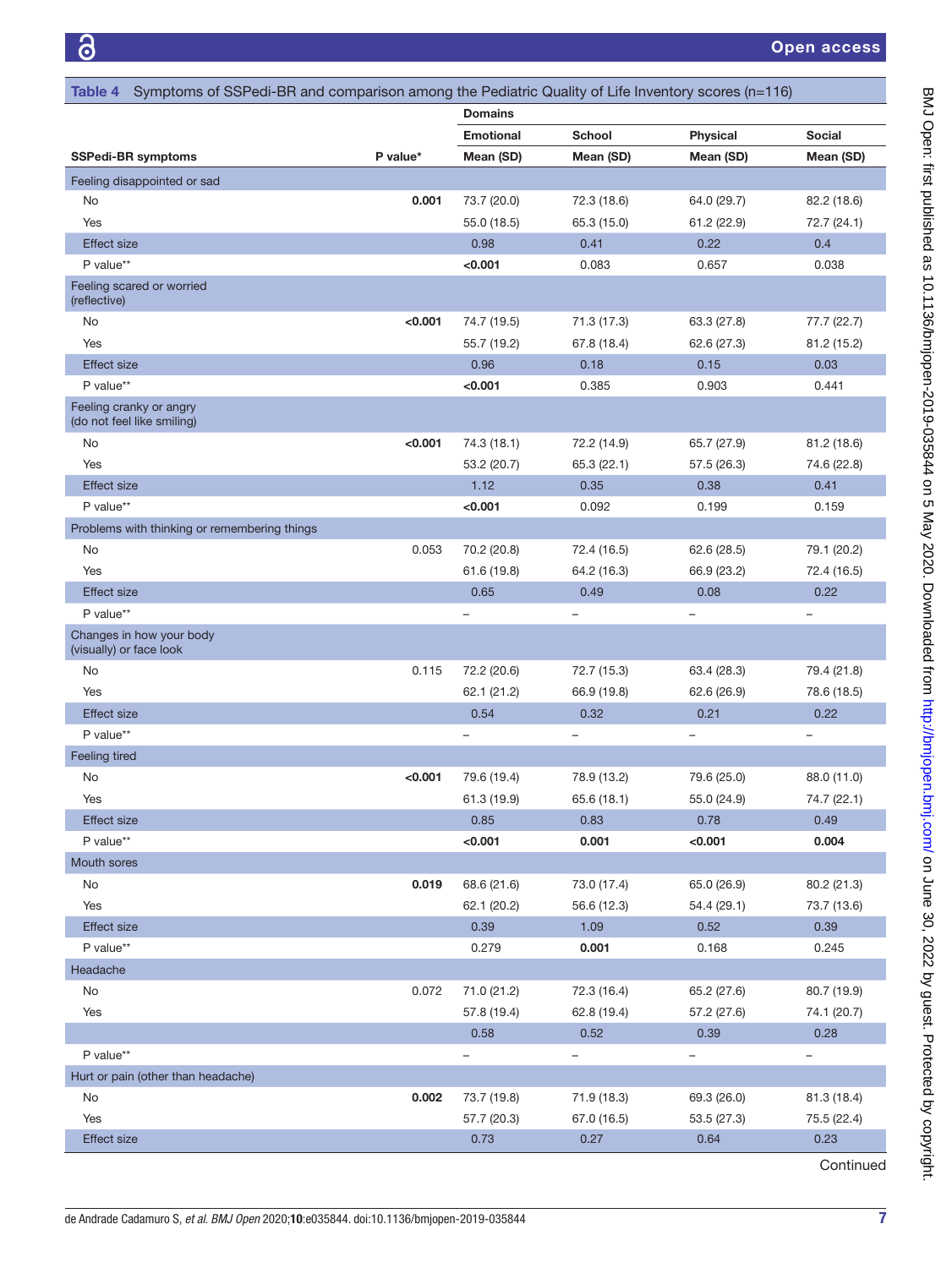| <b>Table 4</b><br>Continued                                                   |          |                          |                          |                          |                          |
|-------------------------------------------------------------------------------|----------|--------------------------|--------------------------|--------------------------|--------------------------|
|                                                                               |          | <b>Domains</b>           |                          |                          |                          |
|                                                                               |          | <b>Emotional</b>         | <b>School</b>            | Physical                 | <b>Social</b>            |
| <b>SSPedi-BR symptoms</b>                                                     | P value* | Mean (SD)                | Mean (SD)                | Mean (SD)                | Mean (SD)                |
| P value**                                                                     |          | 0.001                    | 0.216                    | 0.008                    | 0.198                    |
| Tingly (small shocks) or numb hands or feet (no feeling in the hands or feet) |          |                          |                          |                          |                          |
| No                                                                            | 0.114    | 70.9 (21.0)              | 71.0 (19.9)              | 66.7 (28.9)              | 80.7 (17.7)              |
| Yes                                                                           |          | 58.6 (19.9)              | 68.0 (11.8)              | 56.1(22.1)               | 76.1 (24.8)              |
|                                                                               |          | 0.71                     | 0.17                     | 0.56                     | 0.26                     |
| P value**                                                                     |          | <sup>-</sup>             | $\qquad \qquad -$        |                          | $\overline{\phantom{0}}$ |
| Throwing up or feeling like you may throw up                                  |          |                          |                          |                          |                          |
| No                                                                            | 0.033    | 73.8 (21.7)              | 74.7 (16.5)              | 68.8 (22.3)              | 81.8 (20.6)              |
| Yes                                                                           |          | 61.8 (19.6)              | 65.8 (17.9)              | 58.0 (30.6)              | 76.6 (19.6)              |
| <b>Effect size</b>                                                            |          | 0.62                     | 0.51                     | 0.45                     | 0.23                     |
| P value**                                                                     |          | 0.009                    | 0.02                     | 0.068                    | 0.232                    |
| Feeling more or less hungry<br>(change in appetite) than you usually do       |          |                          |                          |                          |                          |
| No                                                                            | 0.425    | 72.0 (23.2)              | 69.5 (17.8)              | 63.4 (31.2)              | 78.8 (20.1)              |
| Yes                                                                           |          | 64.3 (19.6)              | 70.2 (17.8)              | 62.8 (24.9)              | 79.2 (20.4)              |
| <b>Effect size</b>                                                            |          | 0.5                      | 0.03                     | 0.13                     | 0.01                     |
| P value**                                                                     |          |                          |                          |                          |                          |
| Changes in taste (taste of the food)                                          |          |                          |                          |                          |                          |
| No                                                                            | 0.448    | 70.5 (22.3)              | 71.8 (13.1)              | 62.9(28.1)               | 78.1 (19.5)              |
| Yes                                                                           |          | 64.7 (20.3)              | 68.3 (20.9)              | 63.2 (26.5)              | 79.8 (20.9)              |
| <b>Effect size</b>                                                            |          | 0.23                     | 0.19                     | 0.01                     | 0.01                     |
| P value**                                                                     |          | $\overline{\phantom{0}}$ | $\overline{\phantom{0}}$ | $\overline{\phantom{0}}$ | $\overline{\phantom{0}}$ |
| Constipation (hard to poop)                                                   |          |                          |                          |                          |                          |
| No                                                                            | 0.018    | 69.4. (21.4)             | 73.7 (13.9)              | 66.0 (26.9)              | 80.8 (20.3)              |
| Yes                                                                           |          | 61.5(20.4)               | 59.0 (22.9)              | 53.3 (28.0)              | 73.8 (19.2)              |
| <b>Effect size</b>                                                            |          | 0.51                     | 0.77                     | 0.47                     | 0.32                     |
| P value**                                                                     |          | 0.138                    | 0.001                    | 0.086                    | 0.162                    |
| Diarrhoea (watery, runny poop)                                                |          |                          |                          |                          |                          |
| No                                                                            | 0.628    | 66.7 (21.8)              | 70.3 (17.2)              | 63.5 (27.8)              | 78.7 (20.6)              |
| Yes                                                                           |          | 73.7 (15.7)              | 66.2 (23.1)              | 58.2 (25.7)              | 82.5 (19.4)              |
| <b>Effect size</b>                                                            |          | 0.16                     | 0.2                      | 0.27                     | 0.18                     |
| P value**                                                                     |          | $\overline{\phantom{0}}$ | $\overline{\phantom{0}}$ | $\overline{\phantom{0}}$ | $\overline{\phantom{0}}$ |
| Severity degree                                                               | P value* |                          |                          |                          |                          |
| Low                                                                           | < 0.001  |                          |                          |                          |                          |
| High                                                                          |          |                          |                          |                          |                          |
| <b>Effect size</b>                                                            |          | 3.02                     | 7.73                     | 1.49                     | 2.99                     |
| P value**                                                                     |          | < 0.001                  | 0.037                    | 0.035                    | 0.296                    |

Self-reported version. \*MANOVA (Pillai's trace), \*\*post-hoc test (Bonferroni).

SSPedi-BR, Rastreamento de Sintomas em Pediatria Brasileiro.

affected by physical symptoms.[25](#page-11-11) Additionally, changes in physical appearance are consequences of the adverse effects resulting from chemotherapy, explaining the low score often observed for this domain.<sup>[26](#page-11-12)</sup>

In this study, the symptoms of changes in physical appearance, tiredness and mouth sores had a significant influence on patients 15–18 years of age (adolescent). These symptoms were among the most distressing factors

and correlated with a worsening QoL. This result is in agreement with previous reports, in which the low QoL score of patients with cancer, especially tiredness, was most evident among adolescents when compared with other age groups.<sup>27</sup>

Among the presented symptoms, the most significant symptom is tiredness, affecting 50%–90% of the patients. In some cases, patients have reported this symptom 10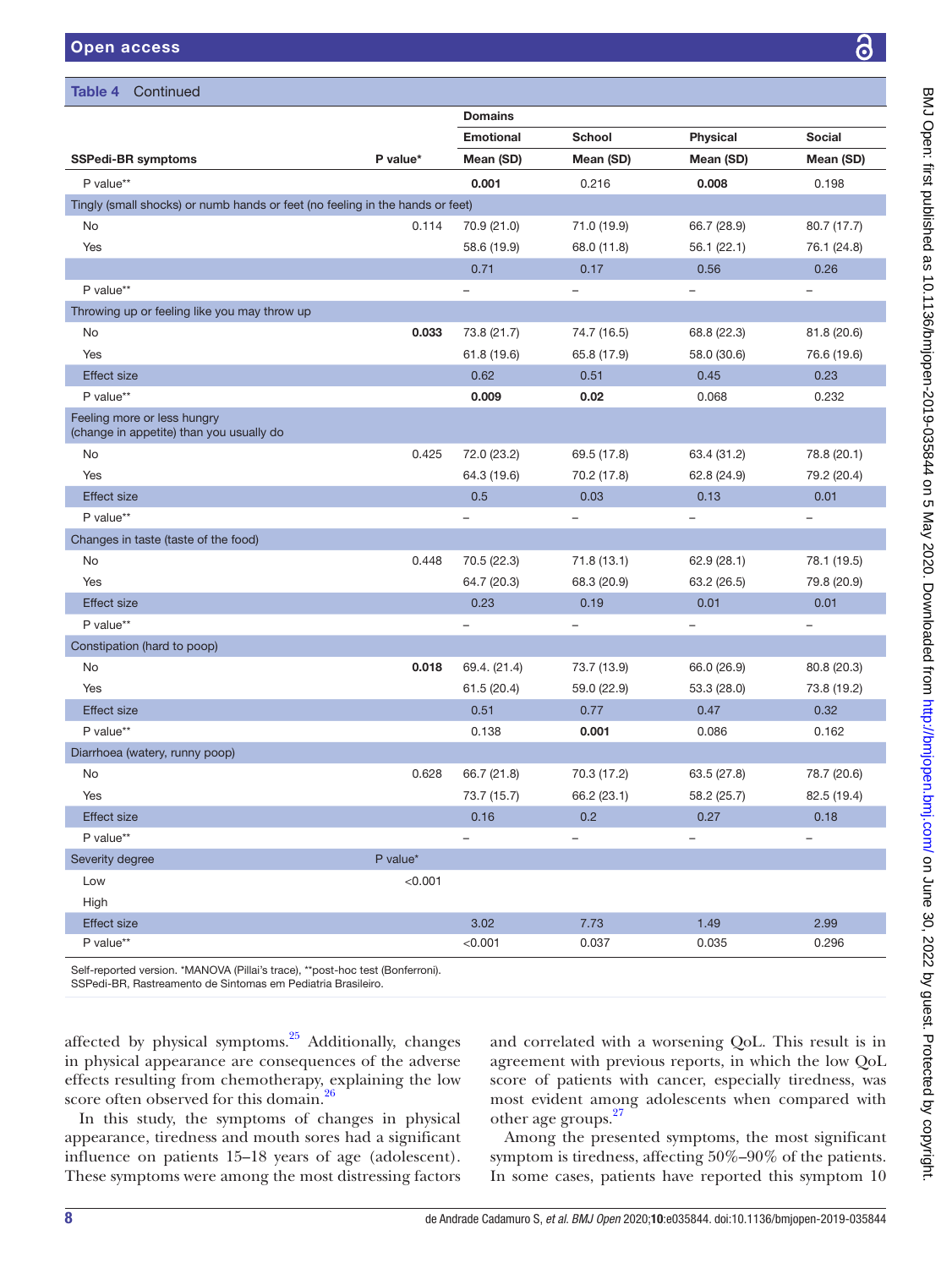<span id="page-8-0"></span>

| Table 5 Symptoms of SSPedi-BR and comparison among the Pediatric Quality of Life Inventory scores (n=41) |          |                          |                          |                          |  |
|----------------------------------------------------------------------------------------------------------|----------|--------------------------|--------------------------|--------------------------|--|
|                                                                                                          |          | <b>Emotional</b>         | <b>Physical</b>          | <b>Social</b>            |  |
| <b>SSPedi-BR symptoms</b>                                                                                | P value* | Mean (SD)                | Mean (SD)                | Mean (SD)                |  |
| Feeling disappointed or sad                                                                              |          |                          |                          |                          |  |
| No                                                                                                       | 0.194    | 72.0 (18.2)              | 87.3 (15.7)              | 87.5 (15.2)              |  |
| Yes                                                                                                      |          | 57.7 (25.5)              | 78.4 (24.4)              | 88.0 (15.6)              |  |
| <b>Effect size</b>                                                                                       |          | 0.98                     | 0.22                     | 0.40                     |  |
| P value**                                                                                                |          | $\overline{\phantom{0}}$ | $\overline{\phantom{0}}$ | $\overline{\phantom{0}}$ |  |
| Feeling scared or worried (reflective)                                                                   |          |                          |                          |                          |  |
| No                                                                                                       | 0.008    | 75.0 (16.3)              | 87.5 (27.5)              | 88.4 (16.6)              |  |
| Yes                                                                                                      |          | 51.7 (23.8)              | 76.6 (21.7)              | 86.7 (16.4)              |  |
| <b>Effect size</b>                                                                                       |          | 0.96                     | 0.15                     | 0.03                     |  |
| P value**                                                                                                |          | 0.001                    | 0.08                     | 0.731                    |  |
| Feeling cranky or angry<br>(Don't feel like smiling)                                                     |          |                          |                          |                          |  |
| No                                                                                                       | 0.117    | 72.8 (13.6)              | 88.3 (15.3)              | 87.3 (14.4)              |  |
| Yes                                                                                                      |          | 57.6 (27.2)              | 77.9 (21.5)              | 88.0 (16.3)              |  |
| <b>Effect size</b>                                                                                       |          | 1.12                     | 0.38                     | 0.41                     |  |
| P value**                                                                                                |          |                          | -                        | -                        |  |
| Problems with thinking or remembering things                                                             |          |                          |                          |                          |  |
| No                                                                                                       | 0.958    | 64.4 (23.5)              | 82.9 (19.5)              | 87.5 (15.3)              |  |
| Yes                                                                                                      |          | 70.0 (17.3)              | 82.2 (20.8)              | 88.0 (16.3)              |  |
| <b>Effect size</b>                                                                                       |          | 0.65                     | 0.08                     | 0.22                     |  |
| P value**                                                                                                |          | $\overline{\phantom{0}}$ | $\qquad \qquad -$        | $\qquad \qquad -$        |  |
| Changes in how your body (visually) or face look                                                         |          |                          |                          |                          |  |
| No                                                                                                       | 0.209    | 71.3 (18.9)              | 85.5 (15.8)              | 87.3 (16.4)              |  |
| Yes                                                                                                      |          | 56.1 (25.5)              | 79.4 (23.3)              | 90.0 (17.2)              |  |
| <b>Effect size</b>                                                                                       |          | 0.54                     | 0.21                     | 0.22                     |  |
| P value**                                                                                                |          |                          | $\overline{\phantom{0}}$ | $\overline{\phantom{0}}$ |  |
| Feeling tired                                                                                            |          |                          |                          |                          |  |
| No                                                                                                       | 0.490    | 71.1 (23.6)              | 86.5 (17.8)              | 87.9 (16.2)              |  |
| Yes                                                                                                      |          | 60.2 (21.8)              | 80.1 (20.3)              | 87.6 (14.9)              |  |
| <b>Effect size</b>                                                                                       |          | 0.85                     | 0.78                     | 0.49                     |  |
| P value**                                                                                                |          | $\qquad \qquad -$        | $\qquad \qquad -$        | $\qquad \qquad -$        |  |
| Mouth sores                                                                                              |          |                          |                          |                          |  |
| No                                                                                                       | 0.161    | 66.6 (22.3)              | 85.0 (16.8)              | 88.7 (14.5)              |  |
| Yes                                                                                                      |          | 48.7 (24.9)              | 63.2 (31.2)              | 78.7 (24.6)              |  |
| <b>Effect size</b>                                                                                       |          | 0.38                     | 0.52                     | 0.39                     |  |
| P value**                                                                                                |          |                          | -                        | $\overline{\phantom{0}}$ |  |
| Headache                                                                                                 |          |                          |                          |                          |  |
| No                                                                                                       | 0.991    | 65.1 (23.6)              | 82.8 (19.8)              | 87.8 (14.9)              |  |
| Yes                                                                                                      |          | 61.6 (15.2)              | 83.3 (13.0)              | 86.6 (23.0)              |  |
| <b>Effect size</b>                                                                                       |          | 0.58                     | 0.39                     | 0.28                     |  |
| P value**                                                                                                |          | $\overline{\phantom{0}}$ | $\overline{a}$           | $\overline{\phantom{0}}$ |  |
| Hurt or pain (other than headache)                                                                       |          |                          |                          |                          |  |
| No                                                                                                       | 0.203    | 68.7 (21.4)              | 85.4 (17.1)              | 89.3 (14.2)              |  |
| Yes                                                                                                      |          | 51.6 (24.3)              | 73.9 (24.5)              | 83.3 (18.5)              |  |
| <b>Effect size</b>                                                                                       |          | 0.73                     | 0.64                     | 0.23                     |  |
| P value**                                                                                                |          | -                        | $\overline{\phantom{0}}$ | $\overline{\phantom{0}}$ |  |

Continued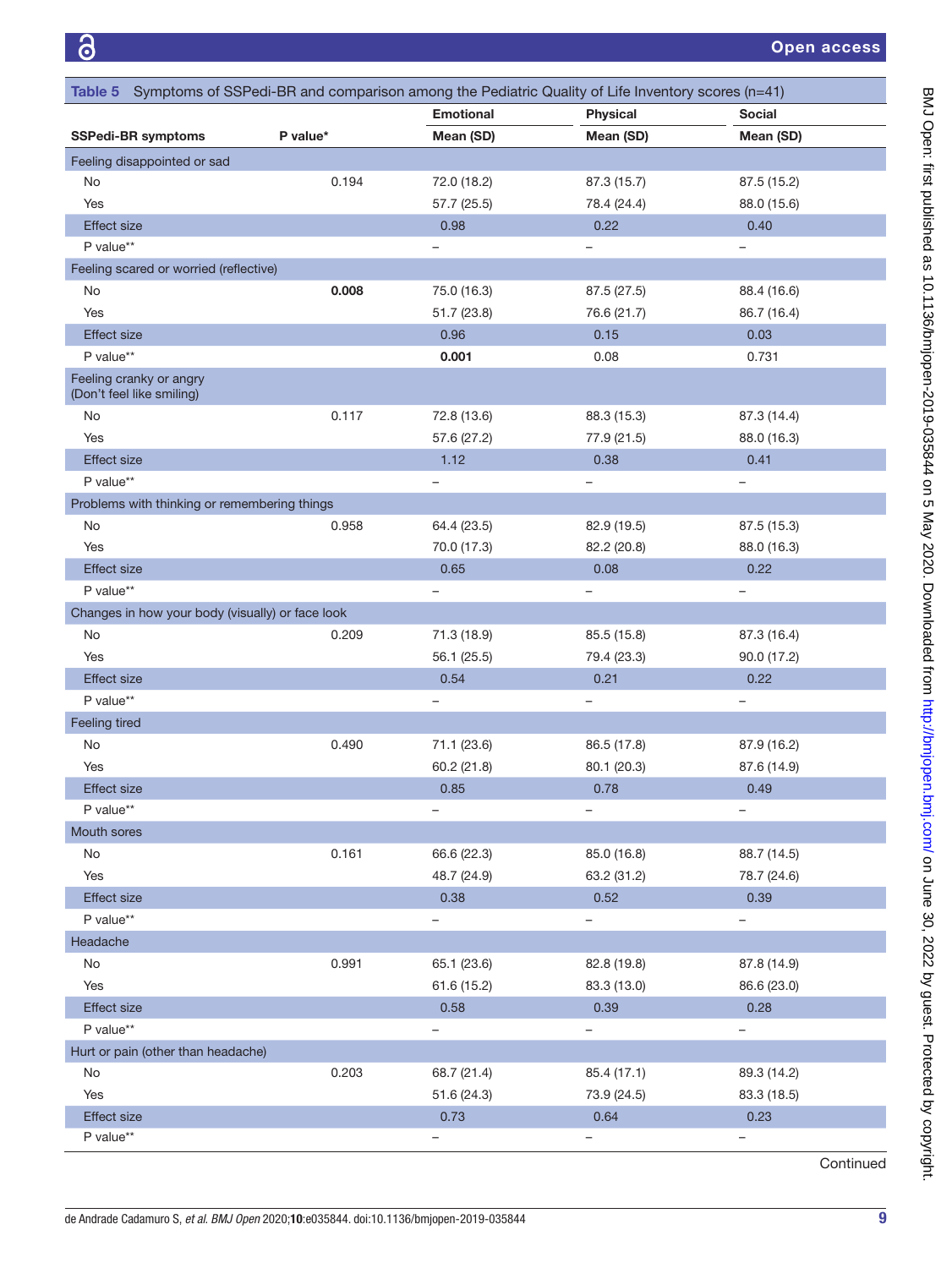Table 5 Continued

|                                                                               |          | <b>Emotional</b> | Physical                 | <b>Social</b>            |
|-------------------------------------------------------------------------------|----------|------------------|--------------------------|--------------------------|
| <b>SSPedi-BR symptoms</b>                                                     | P value* | Mean (SD)        | Mean (SD)                | Mean (SD)                |
| Tingly (small shocks) or numb hands or feet (no feeling in the hands or feet) |          |                  |                          |                          |
| No                                                                            | 0.149    | 65.2 (21.6)      | 84.3 (17.0)              | 89.1 (13.6)              |
| Yes                                                                           |          | 60.0 (42.7)      | 65.6 (39.8)              | 70.0 (25.9)              |
| <b>Effect size</b>                                                            |          | 0.71             | 0.56                     | 0.26                     |
| P value**                                                                     |          |                  | $\overline{\phantom{0}}$ | $\overline{a}$           |
| Throwing up or feeling like you may throw up                                  |          |                  |                          |                          |
| No                                                                            | 0.996    | 62.4 (24.2)      | 82.3 (20.9)              | 87.5 (15.4)              |
| Yes                                                                           |          | 65.7 (21.9)      | 83.9 (16.5)              | 88.2 (15.5)              |
| <b>Effect size</b>                                                            |          | 0.62             | 0.45                     | 0.23                     |
| P value**                                                                     |          |                  |                          | $\overline{a}$           |
| Feeling more or less hungry (change in appetite) than you usually do          |          |                  |                          |                          |
| No                                                                            | 0.193    | 76.3 (15.1)      | 88.9 (19.5)              | 92.7(8.17)               |
| Yes                                                                           |          | 60.8 (24.1)      | 80.6 (19.1)              | 85.8 (16.9)              |
| <b>Effect size</b>                                                            |          | 0.50             | 0.13                     | 0.01                     |
| P value**                                                                     |          |                  |                          | $\equiv$                 |
| Changes in taste (taste of the food)                                          |          |                  |                          |                          |
| No                                                                            | 0.06     | 72.9 (20.6)      | 80.3 (24.7)              | 85.2 (14.4)              |
| Yes                                                                           |          | 58.9 (23.2)      | 84.7 (14.4)              | 89.5 (15.9)              |
| <b>Effect size</b>                                                            |          | 0.23             | 0.01                     | 0.01                     |
| P value**                                                                     |          |                  | $\equiv$                 | $\overline{a}$           |
| Constipation (hard to poop)                                                   |          |                  |                          |                          |
| No                                                                            | 0.608    | 67.7 (22.8)      | 84.2 (20.6)              | 88.7 (13.9)              |
| Yes                                                                           |          | 57.2 (22.5)      | 79.2. (15.5)             | 85.0 (18.8)              |
| <b>Effect size</b>                                                            |          | 0.51             | 0.47                     | 0.32                     |
| P value**                                                                     |          | L.               | $\overline{\phantom{0}}$ | $\overline{\phantom{0}}$ |
| Diarrhoea (watery, runny poop)                                                |          |                  |                          |                          |
| No                                                                            | 0.734    | 65.7 (21.6)      | 82.2 (20.4)              | 88.1 (15.1)              |
| Yes                                                                           |          | 60.7 (30.0)      | 86.1 (13.2)              | 85.7 (16.9)              |
| <b>Effect size</b>                                                            |          | 0.15             | 0.26                     | 0.18                     |
| P value**                                                                     |          | -                | $\overline{\phantom{a}}$ | $\overline{a}$           |
| Severity degree                                                               | P value* |                  |                          |                          |
| Low                                                                           | $\,<$    |                  |                          |                          |
| <b>High</b>                                                                   | 0.003    |                  |                          |                          |
| <b>Effect size</b>                                                            |          | 0.99             | 0.50                     | 0.27                     |
| P value**                                                                     |          | 0.001            | 0.376                    | 0.415                    |

Self-reported version. \*MANOVA (Pillai's trace), \*\*post-hoc test (Bonferroni). SSPedi-BR, Rastreamento de Sintomas em Pediatria Brasileiro.

years after the completion of treatment, thereby negatively influencing QoL.<sup>3</sup>

During treatment, patients may not report symptoms because they believe it is an inevitable adverse effect of treatment. Moreover, parents and professionals often do not report the problem, and consequently, the symptoms are not treated.<sup>[28](#page-11-14)</sup>

Thus, understanding the characteristics, frequency, severity and how these symptoms affect the QoL of these patients may help in the development of strategies for the

assessment, response and management during chemotherapy. $25\frac{29}{9}$  Indeed, evaluation of QoL and specific measurement of symptoms have become essential in health services because they provide unique information that can assist in directing clinical interventions.<sup>30</sup> Ultimately, improvements in the QoL of Brazilian paediatric patients can be achieved through the identification of association of symptoms displayed during treatment, that are often disregarded as a normal part of suffering during treatment.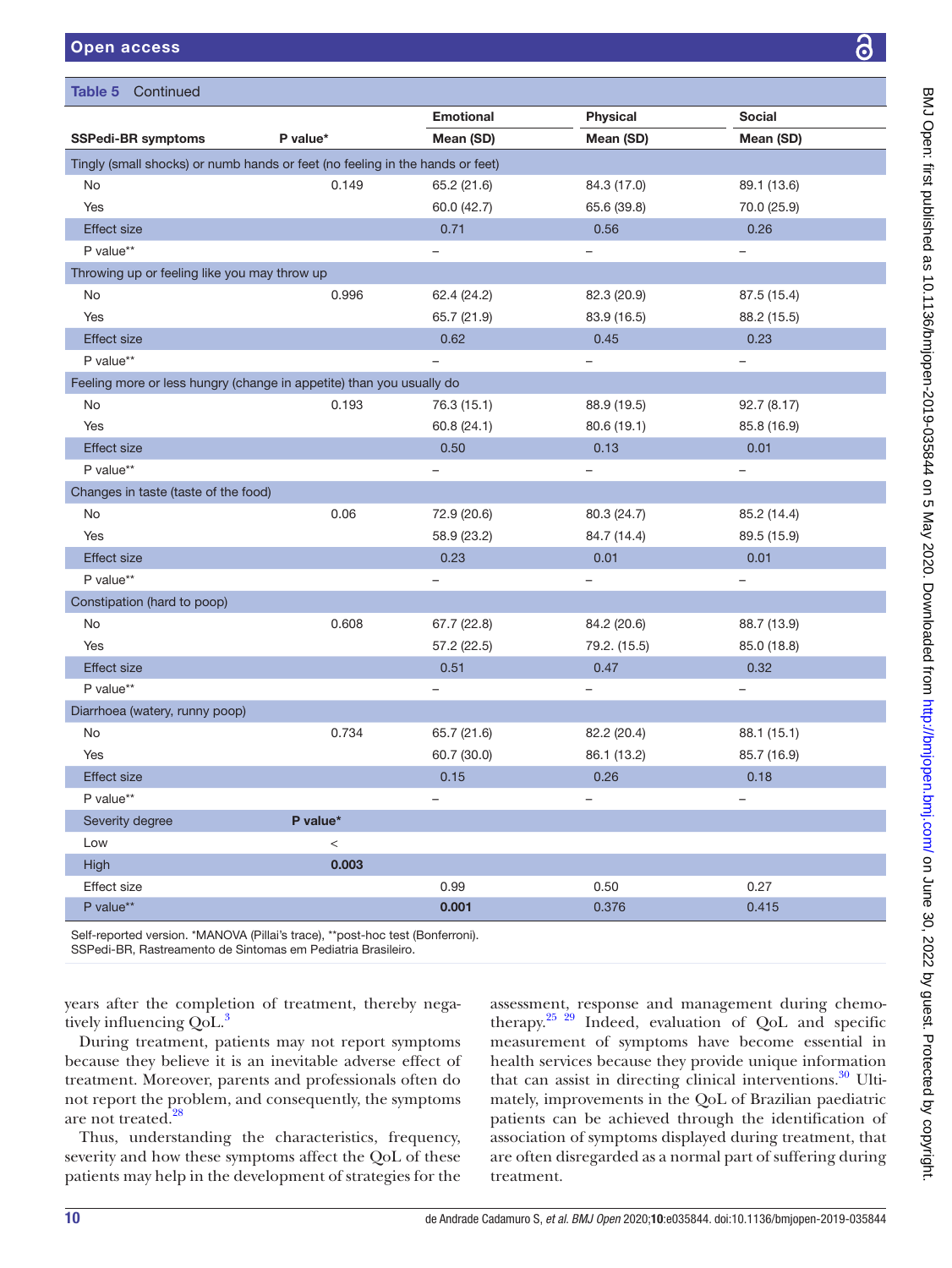6

In the proxy-reported version, an analysis of the clinical characteristics and their association with symptom severity, the time since diagnosis <6 months was found to be related to higher severity of symptoms. This demonstrates that based on the perception of parents, patients present more symptoms at diagnosis, which leads to a worsening of QoL.

Although parent assessment is important when the child is not able to perform the assessment on their own, parents often project emotions based on their own experience and tend to overestimate symptoms.<sup>24 31</sup> This is evident as demonstrated in the results of this study in which the symptom of 'feeling scared or worried' was the only symptom to have a negative impact on the QoL for the emotional domain. No other symptom had a significant effect on QoL for any of the other domains as assessed by the parents.

The findings of the present study showed that clinical characteristics did not have a significant impact on any QoL. Furthermore, this study highlights the negative effects that symptoms have on QoL in all domains, with the greatest impact being in the emotional domain for both reported version. Few studies have identified factors that affect QoL in paediatric patients during chemotherapy, and most have been performed with paediatric cancer survivors, $32$  stressing the need to gain an early understanding of these symptoms during treatment.

These results indicate the importance for multiple symptom screening, that is quick and accurate, based on a patient's self-assessment, which will allow for the inclusion of a symptom-focused treatment plan for prevalent symptoms. The inclusion of proxies will enable clinicians in understanding the concerns of the primary caregivers; thereby, allowing clinicians to provide further clarification and information regarding symptoms.

A strength of the study that should be highlighted is the use of a recently validated and reliable symptom screening scale SSPedi-BR developed for the Brazilian Portuguese speaking paediatric population. This screening tool allowed for the identification of previously undocumented symptoms that have a negative influence on a patient's QoL within this population. However, future studies will benefit from longitudinal studies and a complete assessment of the changes of symptoms on QoL. In addition, the application of this screening tool in another treatment centre in Brazil may be necessary.

# **CONCLUSION**

The present study shows that the prevalence of symptoms experienced among pediatric patients during treatment was high and significantly influenced all aspects of quality of life, especially in the emotional domain.

In addition, an assessment of clinical characteristics did not demonstrate any significant effect on QoL. These results demonstrate the importance of the use of instruments such as the SSPedi-BR in the management and control of symptoms during clinical practice.

Future studies of a longitudinal evaluation and assessment of the impact of symptoms on the QoL of patients at different stages of cancer treatment are needed.

Acknowledgements The researchers for this project would like to thank the Barretos Cancer Hospital internal research funds (PAIP) and the Epidemiology and Biostatistics Center of Barretos Cancer Hospital for assistance with the statistical analyses.

Contributors Design of study: SAC and BSRP. Drafting and reviewing questionnaires: SAC, BSRP and JOF. Acquiring data: SAC and JOF. Analysing data: MAdO, SAC, BSRP and CEP. Writing the manuscript: SAC, BSRP, JOF, MAdO and CEP.

Funding FAPESP - Fundação de Amparo à Pesquisa do Estado de São Paulo process 2017/01405–5.This study was financed in part by the Coordenação de Aperfeiçoamento de Pessoal deNível Superior - Brasil (CAPES) - Finance Code 88882.366201/2019–01

**Disclaimer** The content is solely the responsibility of the authors.

Competing interests None declared.

Patient and public involvement Patients and/or the public were not involved in the design, or conduct, or reporting, or dissemination plans of this research.

Patient consent for publication Parental/quardian consent obtained.

Ethics approval This study complied with the ethical and scientific principles of Resolution 466/12 of the National Health Council. The project was approved by the Research Ethics Committee of Barretos Cancer Hospital under protocol number 1508/2016. All participants or guardians provided informed consent or assent, as appropriate.

Provenance and peer review Not commissioned; externally peer reviewed.

Data availability statement All data relevant to the study are included in the article or uploaded as supplementary information. All data relevant to the study are included in the article or uploaded as supplementary information.

Open access This is an open access article distributed in accordance with the Creative Commons Attribution Non Commercial (CC BY-NC 4.0) license, which permits others to distribute, remix, adapt, build upon this work non-commercially, and license their derivative works on different terms, provided the original work is properly cited, appropriate credit is given, any changes made indicated, and the use is non-commercial. See: [http://creativecommons.org/licenses/by-nc/4.0/.](http://creativecommons.org/licenses/by-nc/4.0/)

# ORCID iD

Bianca Sakamoto Ribeiro Paiva<http://orcid.org/0000-0002-2711-8346>

# **REFERENCES**

- <span id="page-10-0"></span>1 Baggott C, Dodd M, Kennedy C, *et al*. Changes in children's reports of symptom occurrence and severity during a course of myelosuppressive chemotherapy. *[J Pediatr Oncol Nurs](http://dx.doi.org/10.1177/1043454210377619)* 2010;27:307–15.
- <span id="page-10-1"></span>2 Huang I-C, Brinkman TM, Kenzik K, *et al*. Association between the prevalence of symptoms and health-related quality of life in adult survivors of childhood cancer: a report from the ST Jude lifetime cohort study. *[J Clin Oncol](http://dx.doi.org/10.1200/JCO.2012.47.8867)* 2013;31:4242–51.
- <span id="page-10-7"></span>3 Sung L, Zaoutis T, Ullrich NJ, *et al*. Children's Oncology Group's 2013 blueprint for research: cancer control and supportive care. *[Pediatr Blood Cancer](http://dx.doi.org/10.1002/pbc.24426)* 2013;60:1027–30.
- <span id="page-10-2"></span>4 Collins JJ, Byrnes ME, Dunkel IJ, *et al*. The measurement of symptoms in children with cancer. *[J Pain Symptom Manage](http://dx.doi.org/10.1016/S0885-3924(00)00127-5)* 2000;19:363–77.
- <span id="page-10-3"></span>5 Abu-Saad Huijer H, Sagherian K, Tamim H. Quality of life and symptom prevalence in children with cancer in Lebanon: the perspective of parents. *[Ann Palliat Med](http://dx.doi.org/10.3978/j.issn.2224-5820.2013.03.01)* 2013;2:59–70.
- <span id="page-10-4"></span>6 Rosenberg AR, Orellana L, Ullrich C, *et al*. Quality of life in children with advanced cancer: a report from the PediQUEST study. *[J Pain](http://dx.doi.org/10.1016/j.jpainsymman.2016.04.002)  [Symptom Manage](http://dx.doi.org/10.1016/j.jpainsymman.2016.04.002)* 2016;52:243–53.
- 7 Sung L, Yanofsky R, Klaassen RJ, *et al*. Quality of life during active treatment for pediatric acute lymphoblastic leukemia. *[Int J Cancer](http://dx.doi.org/10.1002/ijc.25433)* 2011;128:1213–20.
- <span id="page-10-5"></span>8 Souza JGS, Pamponet MA, Souza TCS, *et al*. Instrumentos utilizados Na avaliação dA qualidade de vida de crianças brasileiras. *Revista Paulista de Pediatria* 2014;32:272–8.
- <span id="page-10-6"></span>9 Sawada NO, Nicolussi AC, de Paula JM, *et al*. Qualidade de vida de pacientes brasileiros E espanhóis com câncer em tratamento